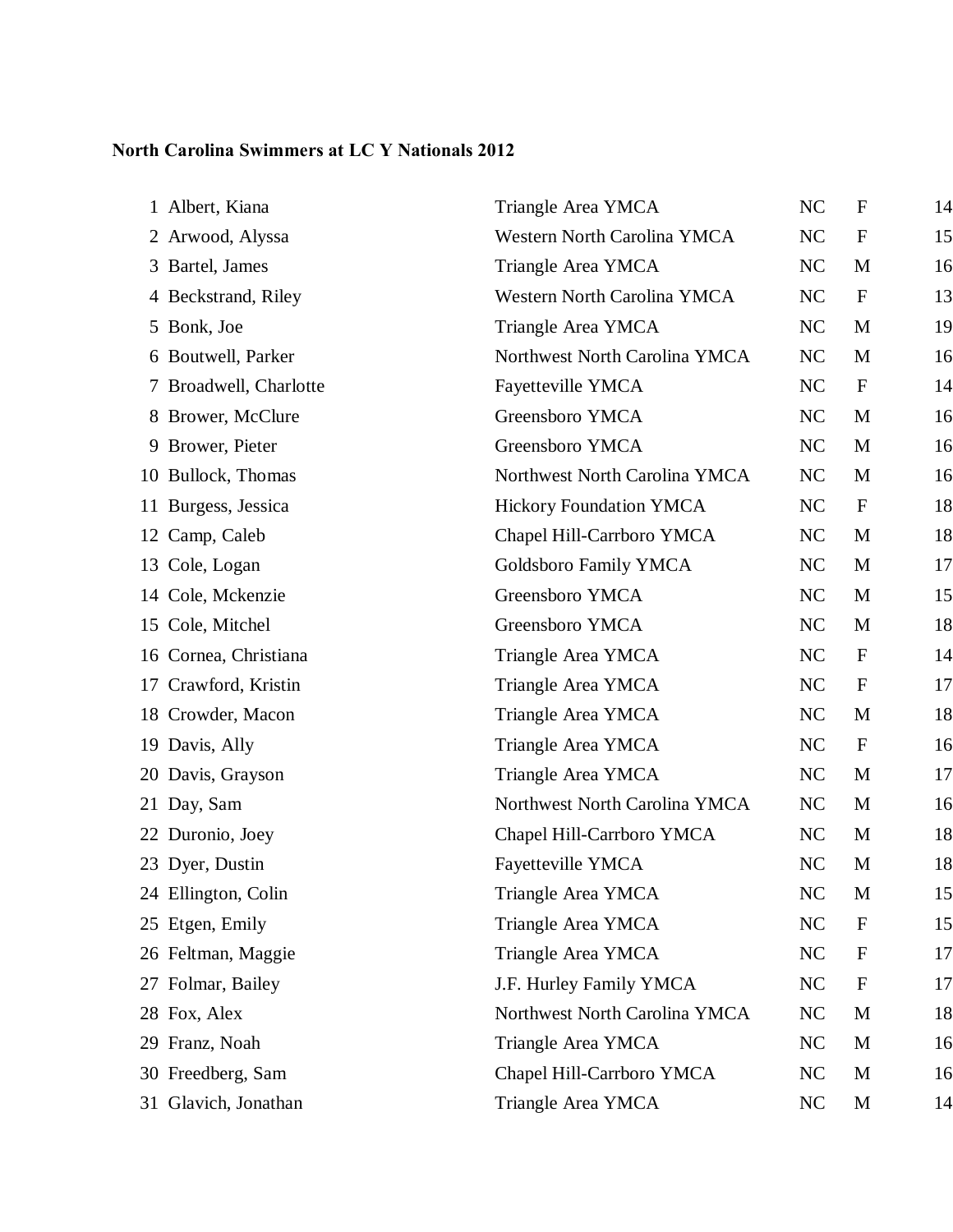| 32 Glenn, David         | <b>Hickory Foundation YMCA</b> | NC        | M            | 17 |
|-------------------------|--------------------------------|-----------|--------------|----|
| 33 Gordon, Tom          | Triangle Area YMCA             | <b>NC</b> | M            | 15 |
| 34 Harwell, Emery       | Chapel Hill-Carrboro YMCA      | NC        | M            | 15 |
| 35 Hatley, Zachary      | J.F. Hurley Family YMCA        | NC        | M            | 18 |
| 36 Hatt, Lindsay        | Triangle Area YMCA             | <b>NC</b> | $\mathbf F$  | 14 |
| 37 Hatt, Rachel         | Triangle Area YMCA             | NC        | $\mathbf F$  | 15 |
| 38 Healy, Chris         | Northwest North Carolina YMCA  | NC        | M            | 17 |
| 39 Heim, Shelly         | Greensboro YMCA                | <b>NC</b> | $\mathbf F$  | 16 |
| 40 Holland, Quin        | J.F. Hurley Family YMCA        | NC        | M            | 16 |
| 41 Hollinshead, Henry   | Triangle Area YMCA             | NC        | M            | 14 |
| 42 Hollinshead, Stephen | Triangle Area YMCA             | NC        | M            | 16 |
| 43 Howes, Max           | Chapel Hill-Carrboro YMCA      | NC        | M            | 17 |
| 44 Hudgins, Oliver      | Chapel Hill-Carrboro YMCA      | NC        | M            | 15 |
| 45 Hunter, Kayla        | Triangle Area YMCA             | NC        | $\mathbf F$  | 15 |
| 46 Jackson, Savannah    | Northwest North Carolina YMCA  | NC        | $\mathbf F$  | 17 |
| 47 Johnson, Connor      | Fayetteville YMCA              | NC        | M            | 15 |
| 48 Johnson, Dylon       | Western North Carolina YMCA    | NC        | M            | 18 |
| 49 Jones, Kaitlin       | Chapel Hill-Carrboro YMCA      | NC        | $\mathbf F$  | 16 |
| 50 Joram, Meghan        | Northwest North Carolina YMCA  | NC        | $\mathbf F$  | 15 |
| 51 Kiselis, Laurel      | Greensboro YMCA                | NC        | $\mathbf F$  | 13 |
| 52 Knight, Basira       | Triangle Area YMCA             | NC        | $\mathbf F$  | 16 |
| 53 Kohut, Chris         | Triangle Area YMCA             | <b>NC</b> | M            | 15 |
| 54 Kohut, Jordan        | Triangle Area YMCA             | <b>NC</b> | $\mathbf{F}$ | 13 |
| 55 Lamb, Kiko           | Triangle Area YMCA             | NC        | $\mathbf F$  | 16 |
| 56 Law, Kaitlin         | Triangle Area YMCA             | NC        | $\mathbf{F}$ | 17 |
| 57 Law, Olivia          | Triangle Area YMCA             | NC        | $\mathbf F$  | 14 |
| 58 Lechner, Luke        | Western North Carolina YMCA    | <b>NC</b> | M            | 16 |
| 59 Long, Camille        | Western North Carolina YMCA    | <b>NC</b> | $\mathbf F$  | 13 |
| 60 Maloney, Bailey      | Triangle Area YMCA             | NC        | M            | 17 |
| 61 Marshall, Christina  | Northwest North Carolina YMCA  | <b>NC</b> | $\mathbf F$  | 13 |
| 62 Marshall, Alexandra  | Northwest North Carolina YMCA  | NC        | $\mathbf F$  | 17 |
| 63 Massey, Maddie       | Triangle Area YMCA             | <b>NC</b> | $\mathbf F$  | 16 |
| 64 Mathews, Alex        | Triangle Area YMCA             | NC        | M            | 18 |
|                         |                                |           |              |    |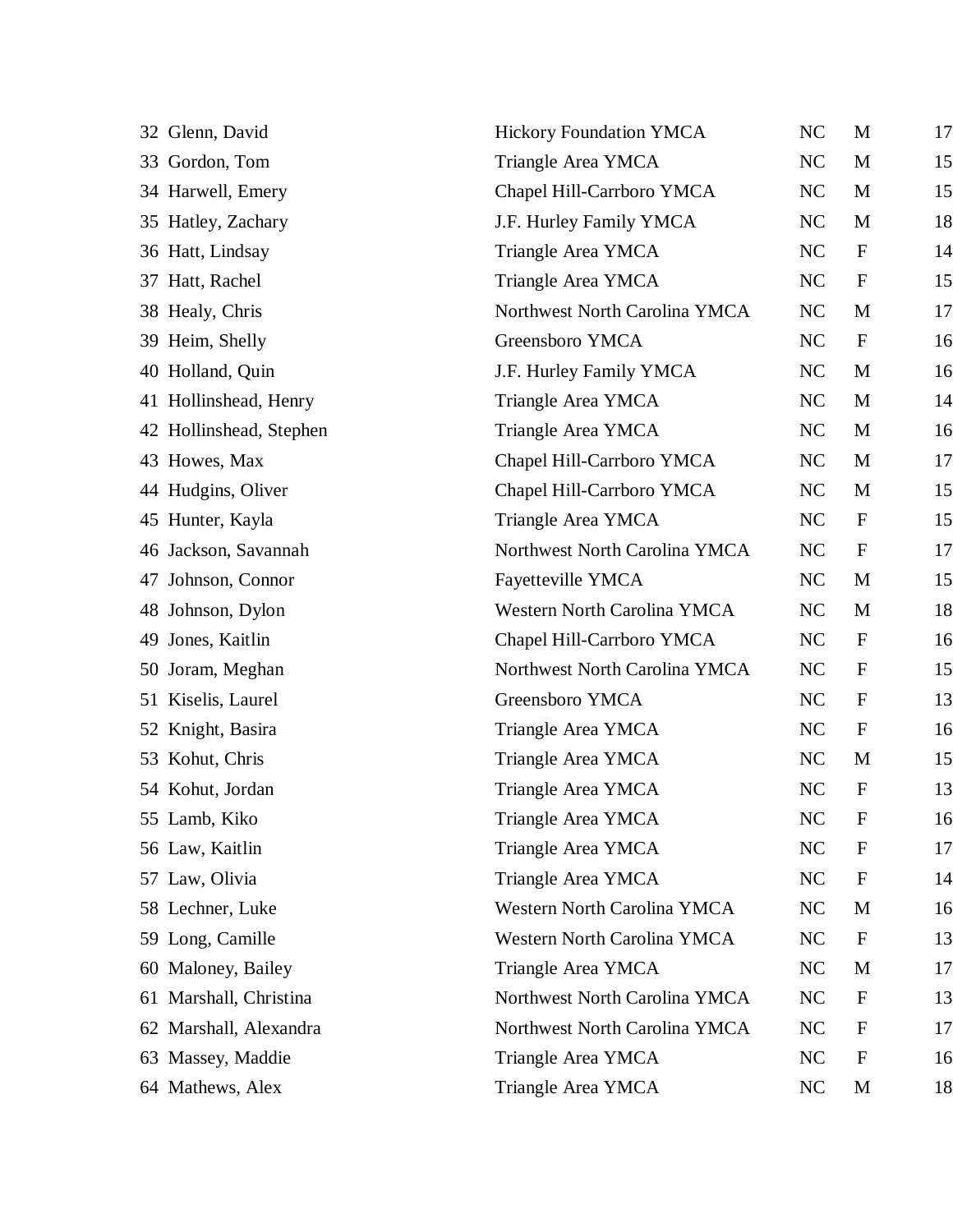| 65 Mayes, Ben            | Triangle Area YMCA             | NC        | M            | 17 |
|--------------------------|--------------------------------|-----------|--------------|----|
| 66 Melnyk, Sam           | <b>Hickory Foundation YMCA</b> | NC        | M            | 15 |
| 67 Miller, Brandi        | Western North Carolina YMCA    | NC        | $\mathbf F$  | 16 |
| 68 Molloy, Kiera         | Triangle Area YMCA             | NC        | $\mathbf F$  | 18 |
| 69 Mulligan, Rachel      | Triangle Area YMCA             | NC        | $\mathbf{F}$ | 17 |
| 70 Neal, Misha           | Triangle Area YMCA             | NC        | $\mathbf F$  | 13 |
| 71 Nusbaum, Jenny        | Triangle Area YMCA             | NC        | $\mathbf F$  | 14 |
| 72 Ontjes, Olivia        | Triangle Area YMCA             | NC        | $\mathbf F$  | 15 |
| 73 Peterson, Emmaline    | <b>Hickory Foundation YMCA</b> | NC        | $\mathbf F$  | 13 |
| 74 Pierce, Jake          | <b>Hickory Foundation YMCA</b> | NC        | M            | 16 |
| 75 Polich, Erin          | Northwest North Carolina YMCA  | NC        | $\mathbf F$  | 17 |
| 76 Procopii, Marinela    | <b>Hickory Foundation YMCA</b> | NC        | $\mathbf F$  | 16 |
| 77 Radwan, Maddy         | Triangle Area YMCA             | NC        | $\mathbf F$  | 17 |
| 78 Rankin, Will          | Northwest North Carolina YMCA  | NC        | M            | 14 |
| 79 Regan, Matt           | Northwest North Carolina YMCA  | NC        | M            | 15 |
| 80 Rezac, Emily          | Triangle Area YMCA             | NC        | $\mathbf F$  | 15 |
| 81 Rhodes, Lucas         | Northwest North Carolina YMCA  | NC        | M            | 14 |
| 82 Rodenhuis, Taylor     | J.F. Hurley Family YMCA        | <b>NC</b> | M            | 15 |
| 83 Rose, Evan            | Chapel Hill-Carrboro YMCA      | NC        | M            | 15 |
| 84 Samuelson, Rachel     | Chapel Hill-Carrboro YMCA      | NC        | $\mathbf F$  | 16 |
| 85 Schmedding, Thomas    | Triangle Area YMCA             | NC        | M            | 17 |
| 86 Seay, Libby           | Greensboro YMCA                | NC        | $\mathbf{F}$ | 14 |
| 87 Sisk, Julia           | Chapel Hill-Carrboro YMCA      | NC        | $\mathbf{F}$ | 13 |
| 88 Snyder, Allie         | Triangle Area YMCA             | NC        | $\mathbf F$  | 16 |
| 89 Snyder, Hannah        | Triangle Area YMCA             | NC        | $\mathbf{F}$ | 18 |
| 90 Soule, Mary O         | Western North Carolina YMCA    | NC        | $\mathbf{F}$ | 13 |
| 91 Spradlin, Mary Ida    | Western North Carolina YMCA    | <b>NC</b> | $\mathbf F$  | 16 |
| 92 Stahmer, Hannah       | Triangle Area YMCA             | NC        | $\mathbf F$  | 16 |
| Stephenson, Tyler<br>93. | Triangle Area YMCA             | <b>NC</b> | $\mathbf F$  | 15 |
| 94 Stevens, McKenzie     | J.F. Hurley Family YMCA        | NC        | $\mathbf F$  | 16 |
| 95 Stirewalt, Tanner     | <b>Hickory Foundation YMCA</b> | NC        | M            | 14 |
| 96 Stone, Sammy          | Triangle Area YMCA             | NC        | $\mathbf F$  | 15 |
| 97 Suits, Jon            | Triangle Area YMCA             | NC        | M            | 14 |
| 98 Tacik, Morgan         | Northwest North Carolina YMCA  | NC        | $\mathbf F$  | 14 |